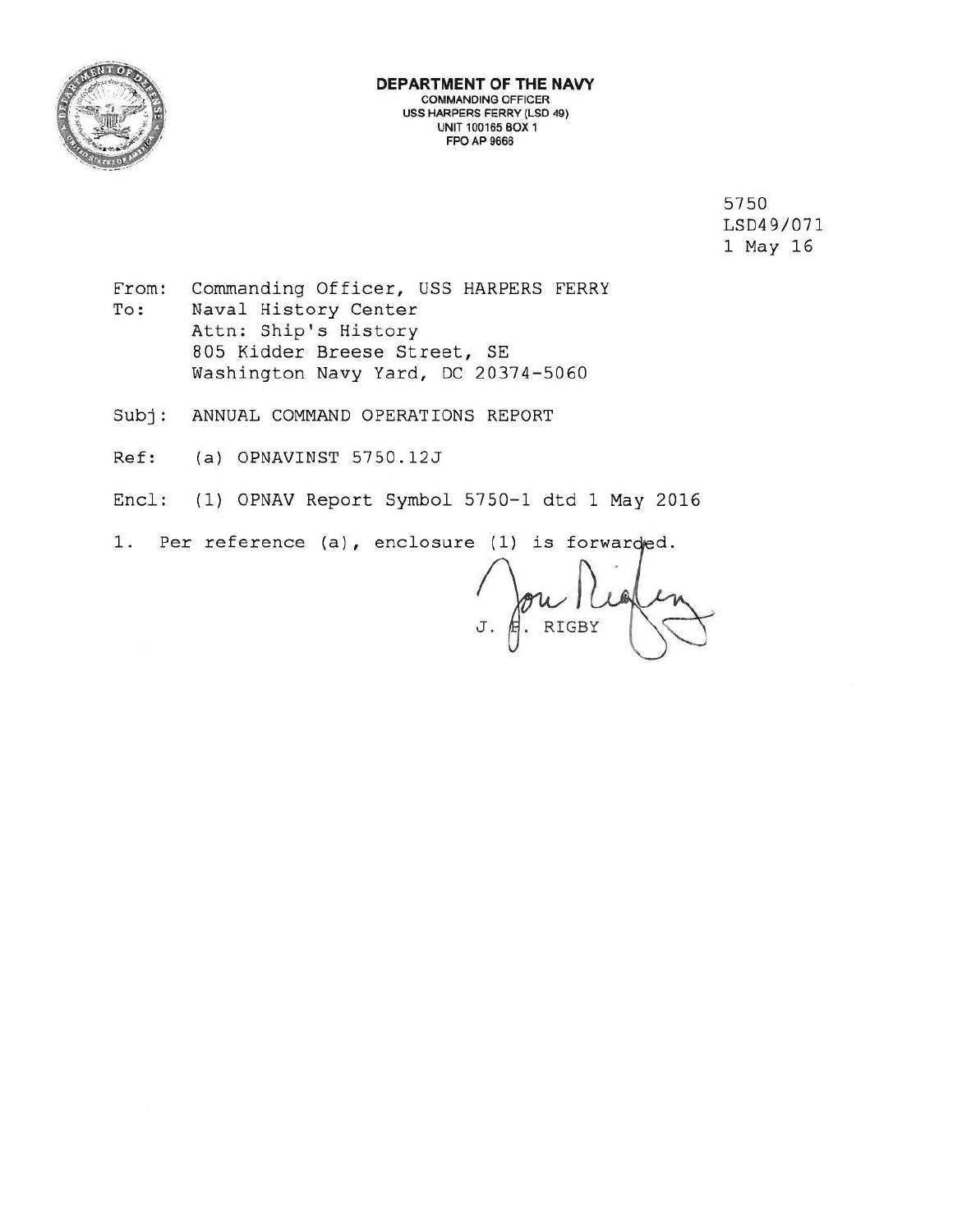5750 LSD 49/071 1 May 16

#### *OPNAV Report Symbol 5750-1*

### Classification: **Unclassified**

#### **COMMAND OPERATIONS REPORT**

1 . **Command Data** 

Name of your command: USS HARPERS FERRY LSD-49

Unit Identification Code: 21852

**Name of Commander :** Rigby, Jon P. **Rank:** CDR

**Date Assumed Command:** 9 October 2015

Permanent Location: San Diego, California

**Immediate Superior In Command:** 

Operational: Commander, Amphibious Squadron One

Administrative: Commander, Naval Surface Force

**Name(s) of Forces, Commands, Ships, Squadrons or Units assigned or under your operational control :** 

USS HARPERS FERRY (LSD 49)

**Number of Personnel Assigned:** 

**Officers:** 32 **Enlisted:** 347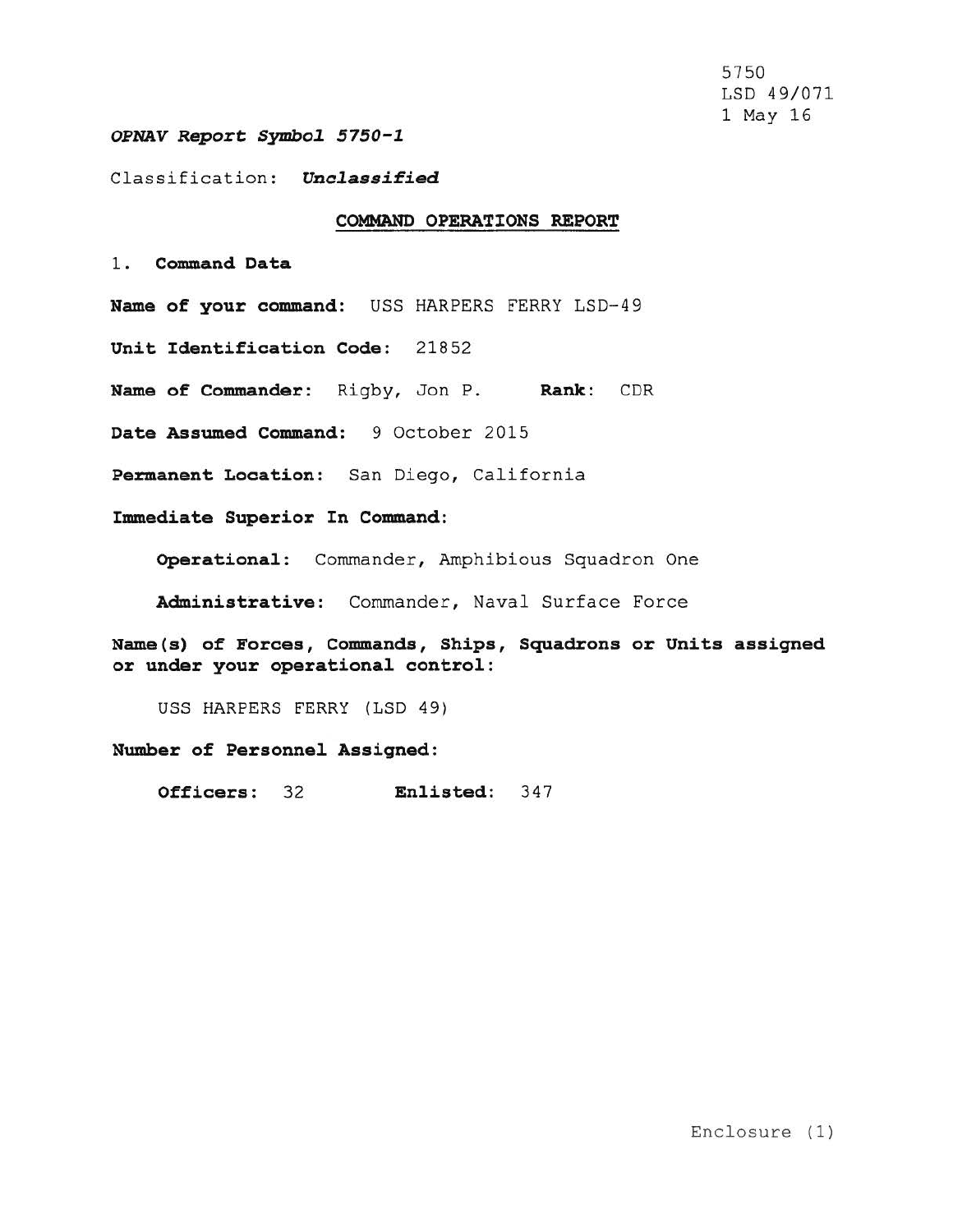5750 LSD 49/071 1 May 16

**OPNAV Report Symbol 5150-1** 

Classification : *Unclassified* 

**Command Point of Contact:** 

**Name :** ENS Job Title/Office Code: Assistant Supply Officer/Public Affairs Officer **E-mail: NIPRNET SIPRNET Phone Number : Command Mailing Address: COMMANDING OFFICER** USS HARPERS FERRY (LSD 49) UNIT 100165 BOX 1 FPO AP 96665

2 . **Commander's Assessment:** Calendar year 2015 was another challenging yet rewarding year for USS HARPERS FERRY (LSD 49). The ship completed an extended CNO Availability and then commenced an integrated Basic and Integrated Training Phase. The hard work and dedication of the crew earned the following honors from Commander, Naval Surface Force, U. S. Pacific Fleet: Maritime Warfare Excellence Award (Black E), Logistics Management Excellence Award (Blue E) , Force Health and Wellness Unit Award (Green H), and the Retention Excellence Award. Additionally, Commander Kelly T. Fletcher, USN, was relieved by Commander Jon P. Rigby, USN, 9 October 2015 at Naval Base, San Diego, California .

#### 3. **Chronology and Narrative:**

| 1 JAN | Inport Naval Base, San Diego |  |  |
|-------|------------------------------|--|--|
|       |                              |  |  |

- 1 JAN 8 JAN Holiday Stand Down
- 1 JAN 5 JUL Post Movement Availability
- 3 MAY 12 MAY CPR-1 Embarked
- 18 MAY 19 MAY Underway, Southern California Operating Area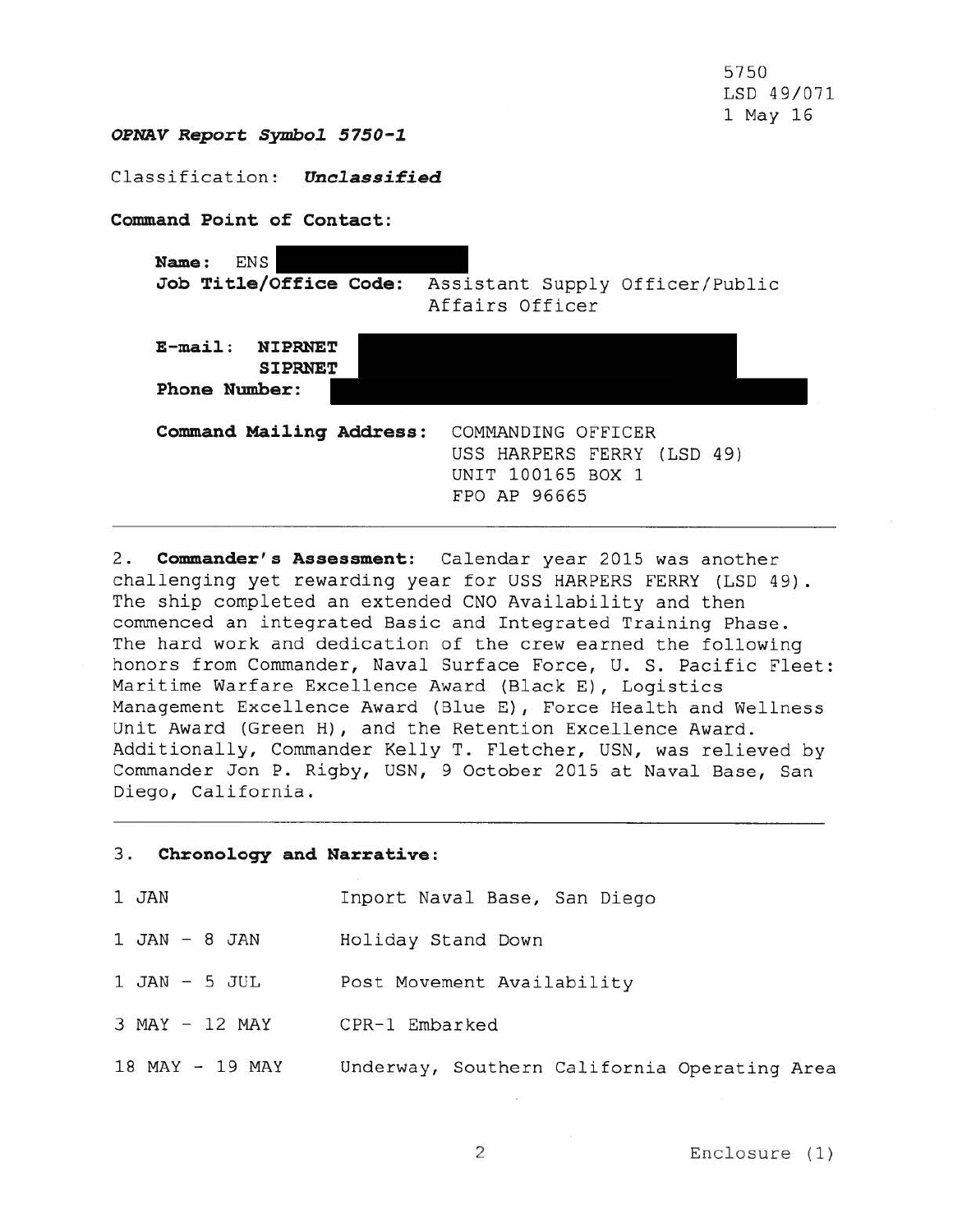5750 LSD 49/071 1 May 16

# *OPNAV* **Report** *Symbo1 S1S0-1*

22 JUN - 23 JUN 29 JUN - 1 JUL 24 JUL - 31 JUL 3 AUG - 7 AUG 10 AUG - 14 AUG 17 AUG - 21 AUG 26 AUG - 27 AUG 1 SEP - 9 SEP 21 SEP - 2 OCT 7 OCT - 9 OCT 9 OCT 13 OCT - 16 OCT 19 OCT - 6 NOV 13 NOV - 16 NOV 17 NOV - 19 NOV 20 NOV 23 NOV - 27 NOV 3 DEC - 16 DEC 19 DEC - 31 DEC Underway, Southern California Operating Area Underway, Southern California Operating Area Underway, Southern California Operating Area Underway, Southern California Operating Area Underway, Southern California Operating Area Underway, Southern California Operating Area Underway, Southern California Operating Area Exercise Dawn Blitz Exercise **PMINT TYCOM Ma t erial** Inspection Change of Command **COMPTUEX** Onload COMPTUEX Underway, Southern California Operating Area Inport, Seal Beach, CA Underway, Southern California Operating Area CERTEX Onload CERTEX Holiday Stand Down

3 Enclosure (1)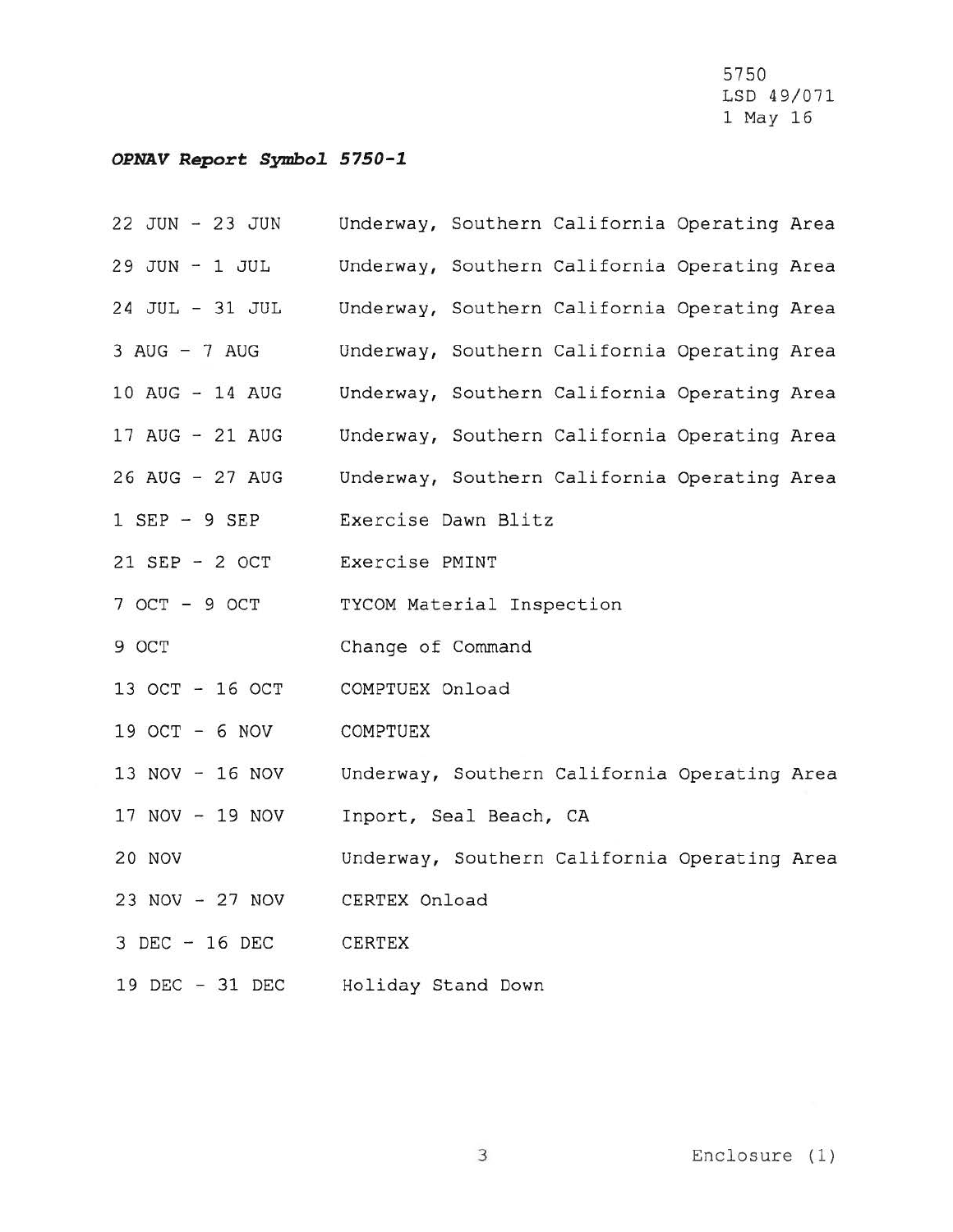5750 LSD 49/071 1 May 16

## *OPNAV Report Symbo1 5750-1*

Classification: *Unclassified* 

1JAN - 31DEC15 OFFICER PROMOTIONS. The following personnel were promoted during calendar year 2015:

| LCDR |  |  |  |
|------|--|--|--|
| LT   |  |  |  |
| LT   |  |  |  |
| LTJG |  |  |  |
| LTJG |  |  |  |
| LTJG |  |  |  |
| LTJG |  |  |  |
| LTJG |  |  |  |
| LTJG |  |  |  |
| LTJG |  |  |  |
| CWO3 |  |  |  |

1JAN - 31DEC15 OFFICER COMMISSIONING. The following personnel were commissioned during calendar year 2015:

ENS

1JAN - 31DEC15

ENLISTED ADVANCEMENTS. The following personnel were advanced during calendar year  $2015:$ 



4 Enclosure (1)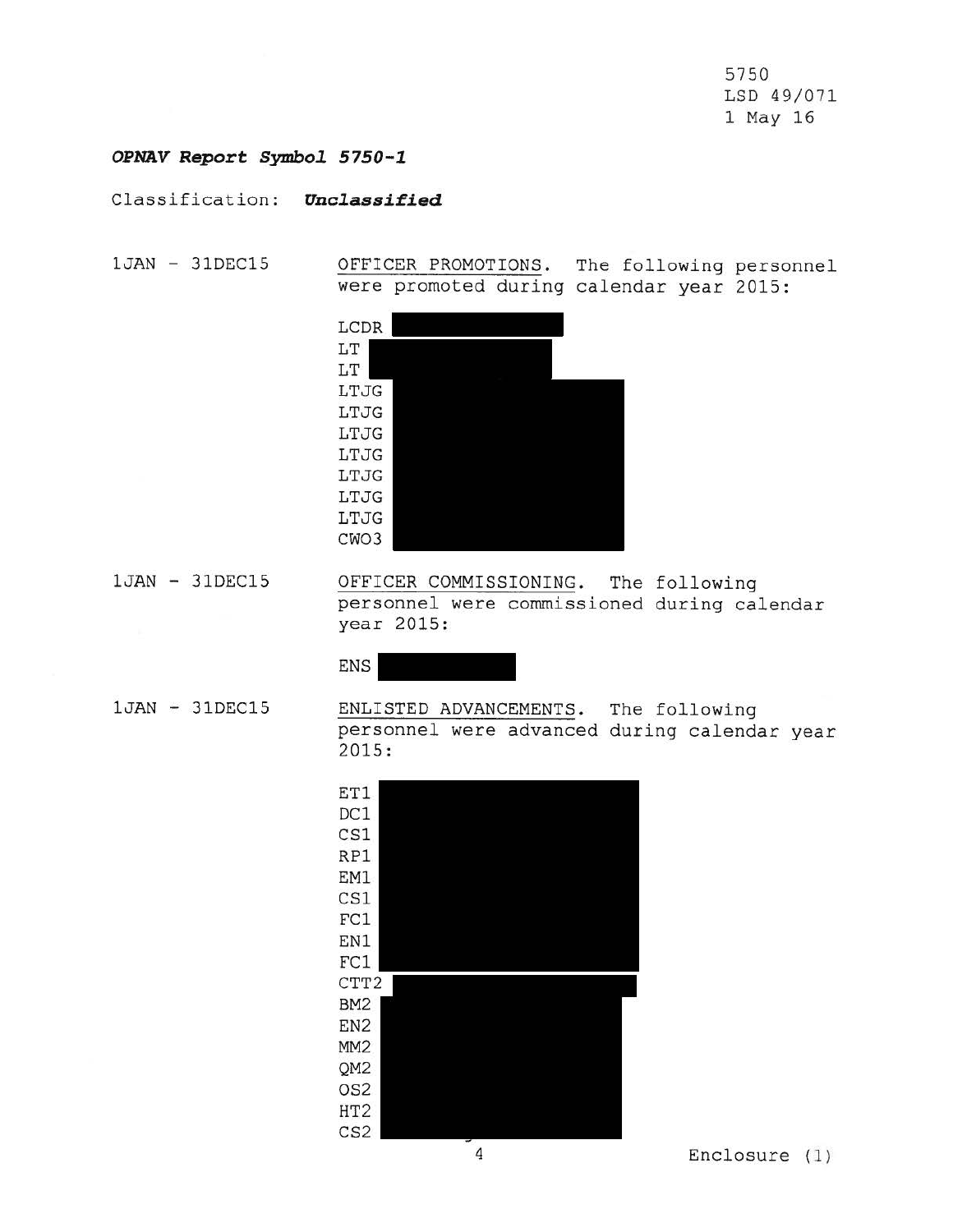| EN <sub>2</sub>        |  |
|------------------------|--|
| BM <sub>2</sub>        |  |
| IT <sub>2</sub>        |  |
| ET2                    |  |
| EN <sub>2</sub>        |  |
| MM <sub>2</sub>        |  |
| EN <sub>2</sub>        |  |
| EN <sub>2</sub>        |  |
| IC <sub>2</sub>        |  |
| EN <sub>2</sub>        |  |
| EM <sub>2</sub>        |  |
| MM <sub>2</sub>        |  |
| FC <sub>2</sub>        |  |
| DC <sub>2</sub>        |  |
| EN <sub>2</sub>        |  |
| QM <sub>2</sub>        |  |
| EN <sub>2</sub>        |  |
| CS <sub>2</sub>        |  |
| EN <sub>2</sub>        |  |
| LS <sub>2</sub>        |  |
| OS <sub>2</sub>        |  |
| EN <sub>2</sub>        |  |
| MM <sub>2</sub>        |  |
| CS <sub>2</sub>        |  |
| CTT2                   |  |
|                        |  |
| OS <sub>2</sub>        |  |
| BM <sub>2</sub>        |  |
| LS2                    |  |
| QM3                    |  |
| DC3                    |  |
| BM <sub>3</sub>        |  |
| OS <sub>3</sub>        |  |
| OS <sub>3</sub>        |  |
| EN3                    |  |
| EN3                    |  |
| OS <sub>3</sub>        |  |
| CS <sub>3</sub>        |  |
| QM3                    |  |
| GM <sub>3</sub>        |  |
| EN <sub>3</sub>        |  |
| HM3                    |  |
| CS <sub>3</sub>        |  |
| EN3                    |  |
| EN <sub>3</sub>        |  |
| MR <sub>3</sub>        |  |
| EM <sub>3</sub>        |  |
| QM3                    |  |
| OS <sub>3</sub>        |  |
| BM <sub>3</sub><br>DC3 |  |